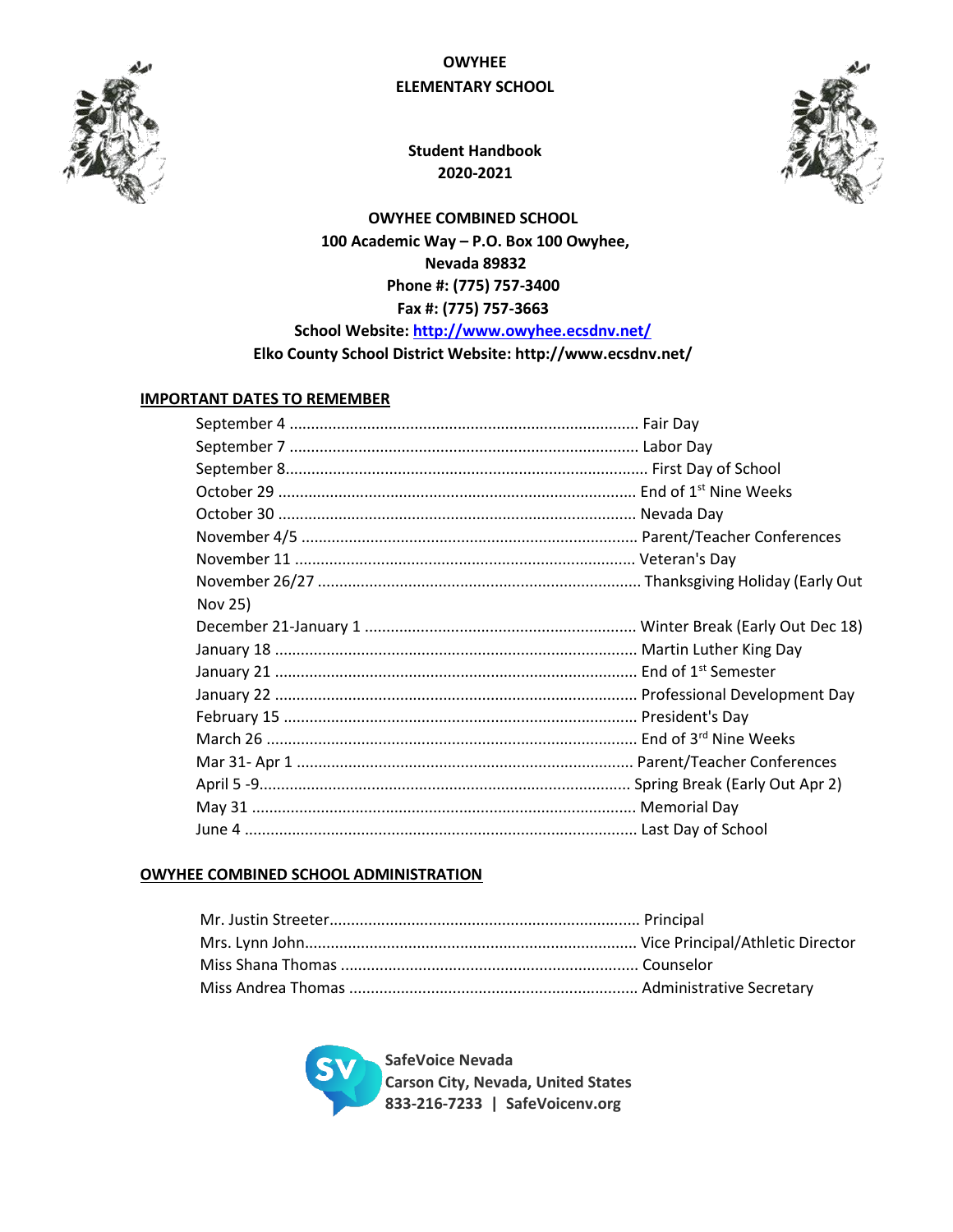## **Covid 19 related mandates:**

Governor Sisolak signed Emergency Directive 028 which included changes to existing mandates regarding schools and their plans for reopening. These changes include but are not limited to:

- Requirements for face coverings expanded to students in kindergarten through twelfth grade.
- Physical distancing of six feet for students in elementary and middle schools while attending school as well as on school buses.
- Requirements for following isolation and quarantine guidelines as needed.

We will be following the CDC and Tribal Guidelines in both Virtual and face to face learning modalities.

## **FULL DISTANCE LEARNING PROCEDURES:**

1.Each day students will attend Google Meets with their classroom teachers and Specials teachers.

2.All Students (Guardians) are required to fill out the attendance forms daily for their classroom teachers.

3. Internet problems with connectivity will be reported to the classroom teacher via email or phone. School phone number is (775) 757-3400. Please check with your teachers to obtain their extension numbers.

4. Students will be graded on work completed and turned in virtually or by Formative virtual assessment during the Meet. (Thumbs up/ down, answer in Jamboard, SeeSaw, etc)

5. Google Meets are recorded and posted daily for students on the instructor's "playlist" on Google Classroom in case of absence.

6. Students are responsible for completing and turning in work that they have missed regardless of absence.

7. School materials will be distributed quarterly on the lunch line route at designated dates and times.

8. No paper material will be accepted unless "quarantined" by the teacher for 72 hours. If you can send a photo of the work, or attach it to an email please do.

9. Communication with the school is key to helping your student reach their goals. Teaching staff duties are from 7:45 am – 3:15 pm. All teachers have "virtual office hours" available each contract day.

## **ABSENCES**

Absences affect quality of work. All students who have not reached their 18<sup>th</sup> birthday are required by Nevada law to attend school regularly(virtually or otherwise) unless excused by court order. A phone call home will be made on each absence. Any student who is absent must have a **valid** reason. An excuse **WRITTEN by the parent, legal guardian, or doctor** must be reported and verified by the Attendance Office.

Excuses may be honored for:

## **1. Illness**

- 1. **Prearranged Absence Request Forms** are available at the Attendance Office for medical, dental, and legal appointments, family bereavement, religious observances, family trips, appointments that cannot be scheduled outside the school day, or other important business. Prearranged absences are *NOT* intended for errands, baby sitting, "free day", non-school related events, i.e. basketball tournaments or entertainment. Assignments and homework are due when students return to school.
- 2. **Bona fide emergencies**.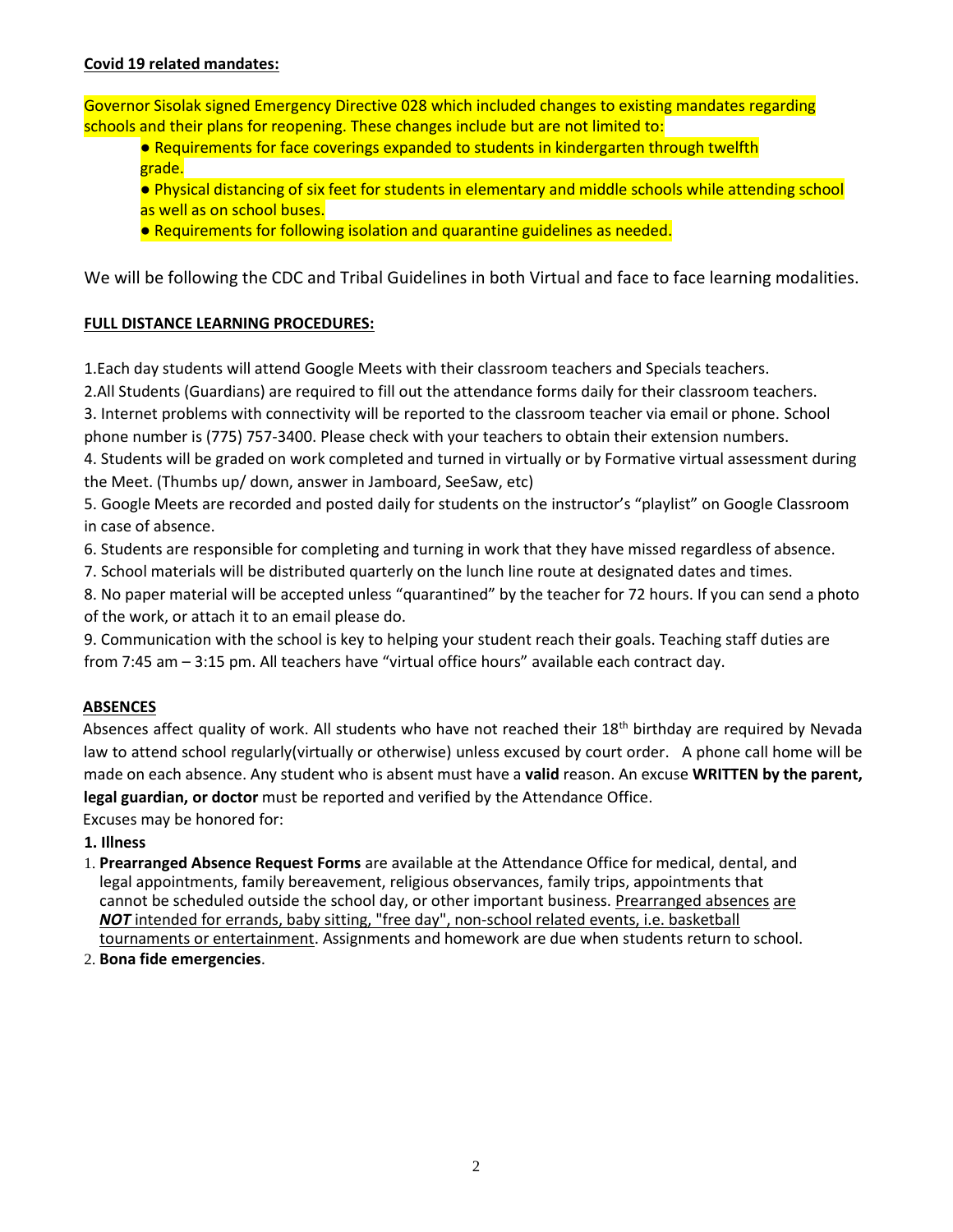#### **PROCEDURES/ RULES/ POLICIES FOR IN PERSON LEARNING**

- 1. Masks must be worn while riding the bus and on campus. Students may remove them only to eat or drink.
- 2. Physical distancing must be maintained at all times. Three feet Pre-K to  $5<sup>th</sup>$  grades, Six feet for 6<sup>th</sup> - 12<sup>th</sup>. Adults must maintain six-foot distance from all students.
- 3. Temperature screening prior to arriving to bus stop or on campus is required.
- 4. Any student not feeling well should stay home and contact the OCHF.
- 5. Exposure to confirmed Covid 19 cases requires a 14-day quarantine for all students.
- 6. Desks and seating shall be measured for distancing purposes. Students are not allowed to move desks or chairs unless instructed to do so.
- 7. Students will not gather in small groups in hallways (or classrooms without barriers up)
- 8. Recesses will be held ONLY in small class groups with no other classes involved.
- 9. Backpacks will be placed in separate space in each classroom. Supplies will not be shared.
- 10. Students must bring Chromebook to class each day and take home daily.

## **CLASS SCHEDULE**

## **MONDAY, TUESDAY, WEDNESDAY & THURSDAY**

| Morning recess held separate by each class     |                         |
|------------------------------------------------|-------------------------|
| Language arts                                  | $8am - 10:15$           |
| Specials Grades 3-6                            | 10:15 - 11:00           |
| <b>Mathematics</b>                             | $10:15 - 11:15$         |
| Lunch                                          | 11:00-11:45 (staggered) |
| Science/ Social Studies                        | $11:45 - 1:00$ pm       |
| Afternoon recess held separately by each class |                         |
| Specials PreK-2                                | $1:15 - 2:00$           |
| Science/ Social Studies                        | $2:00 - 2:44$           |
| School dismissal                               | 2:44                    |
|                                                |                         |

## **FRIDAY- Early Release School Ends- Students Released ................................................... 1:56 p.m.**

**MISSION STATEMENT:** Our mission is for every student to Believe, Achieve, and Succeed in life.

## **ADMINISTRATIVE OFFICE**

Mr. Justin Streeter, Principal extension # 2352 Mrs Lynn John, Vice Principal/Athletic Director extension # 2334 Miss Andrea Thomas, Administrative Secretary extension # 2351 **GUIDANCE DEPARTMENT**  Miss Shana Thomas, Counselor extension # 2309 **HEALTH SERVICES OFFICE** Mrs. Shainalee Smales, Nurse extension # 2340 **ATTENDANCE**  Ms. Becky Hilderbrand, Attendance Secretary extension # 2350 **BREAKFAST / LUNCH PROGRAM** Mrs. Lavelle Garrity extension # 2356 **BUDGET AND FINANCE** Mrs. Carla Baker, Bookkeeper extension # 2360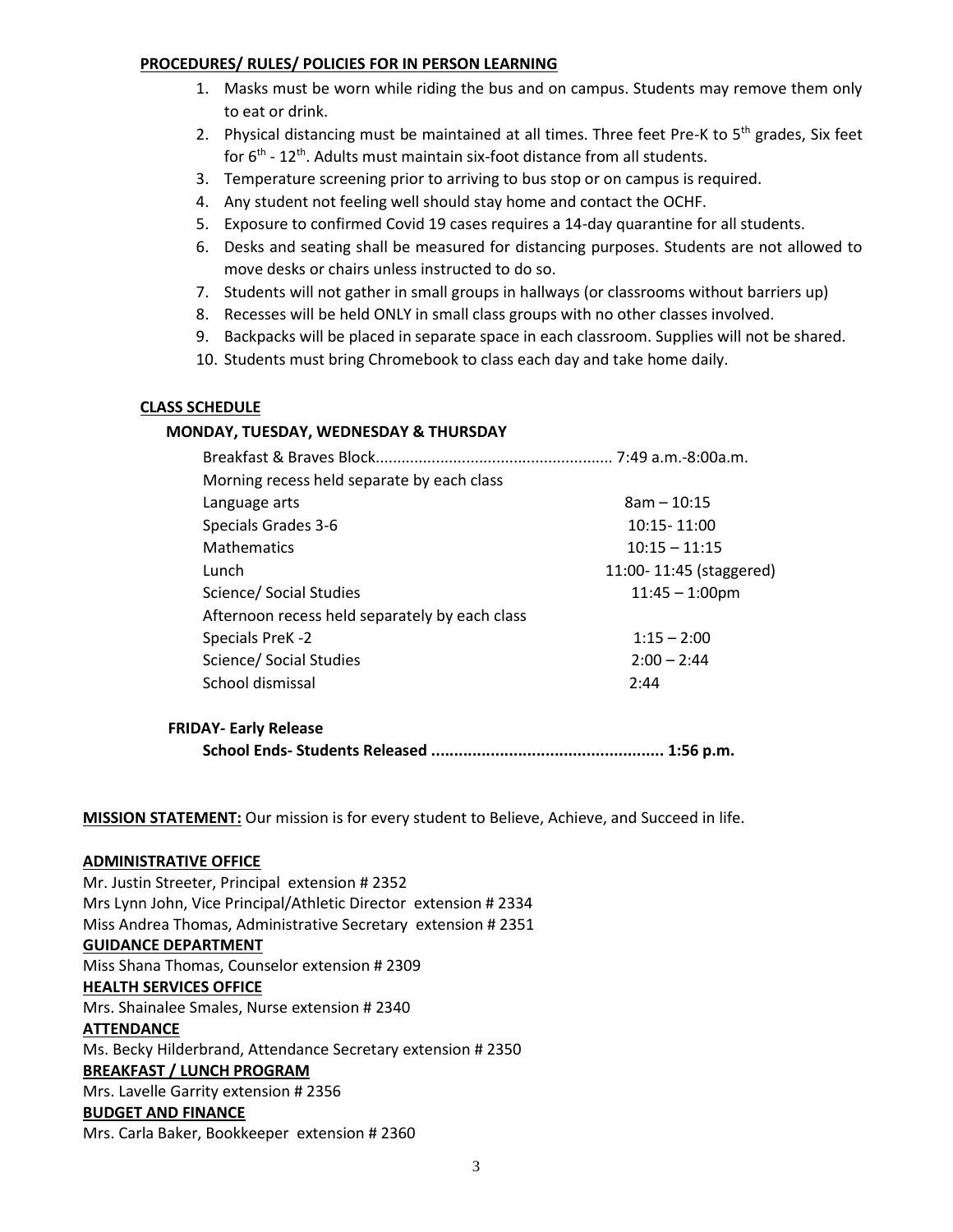## **TITLE IX**

It is the intent of the Elko County School District to abide by the guidelines that are found in Title IX of the Education Amendments of 1972, which prohibit sex discrimination in educational programs and activities.

The Elko County School District does not knowingly discriminate against anyone because of sex, age, race, creed, or national origin. Every effort will be made to eliminate any known sex bias in employment practices, counseling procedures, and provide equal opportunity for enrollment by both sexes in all course offerings.

Grievance procedures have been established for students and their parents, employees, prospective employees who feel sex bias has been shown by the School District. Any person, who feels he/she has been affected by sex discrimination, should notify the Elko County School District in writing at P.O. Box 1012, 850 Elm Street, Elko, Nevada 89801, telephone (775) 738-5196.

## **TEXTBOOKS**

Textbooks are provided to students by the School District free of charge. However, all library and textbooks remain the property of the school. **Students will be charged for lost or unusable books**. Any lost book must be paid for before another is issued. All books found should be taken to the Finance Office. Serial numbers placed in the book are for the purpose of identifying the person to whom the book is charged. If this number is defaced, changed, illegible, or removed, the book will be returned to the school without credit to the student.

## **REPORT TO PARENTS**

Report cards will be issued the week following the end of each grading period. Status reports are given to students as needed. Parents/ Guardians may access grades at any time through Infinite Campus Parent Portal. <https://elkonv.infinitecampus.org/campus/portal/elko.jsp>

## **STUDENT RIGHTS AND RESPONSIBILITIES**

## **Students have the right to expect:**

- \* an atmosphere that is conducive to learning
- \* a curriculum that is challenging, yet appropriate to their needs
- \* teachers who desire to create an interest in learning
- \* fair and unbiased treatment from teachers and administrators
- \* to be informed on those areas of policy that directly affect their performance and education
- \* free and open dialogue with the administration on items of mutual interest and concern
- \* channels of appeal to be open to arrive at satisfactory solutions
- \* those who abuse the rights of others to be appropriately disciplined
- \* leadership and guidance in their educational careers and post-high school endeavors

## **Responsibilities make rights possible. In order to secure these, a student has the following responsibilities.**

- \* take full advantage of the educational opportunities afforded them
- \* strive always for excellence of performance in all activities in the home, school, and community
- \* be punctual
- \* be in attendance, barring illness or other bona fide emergency
- \* not jeopardize the learning opportunities of others
- \* gather facts through proper channels and meaningful dialogue prior to drawing critical conclusions

**Summary Statement:** Students usually receive the same courtesies as they display toward their peers, teachers, and administrators.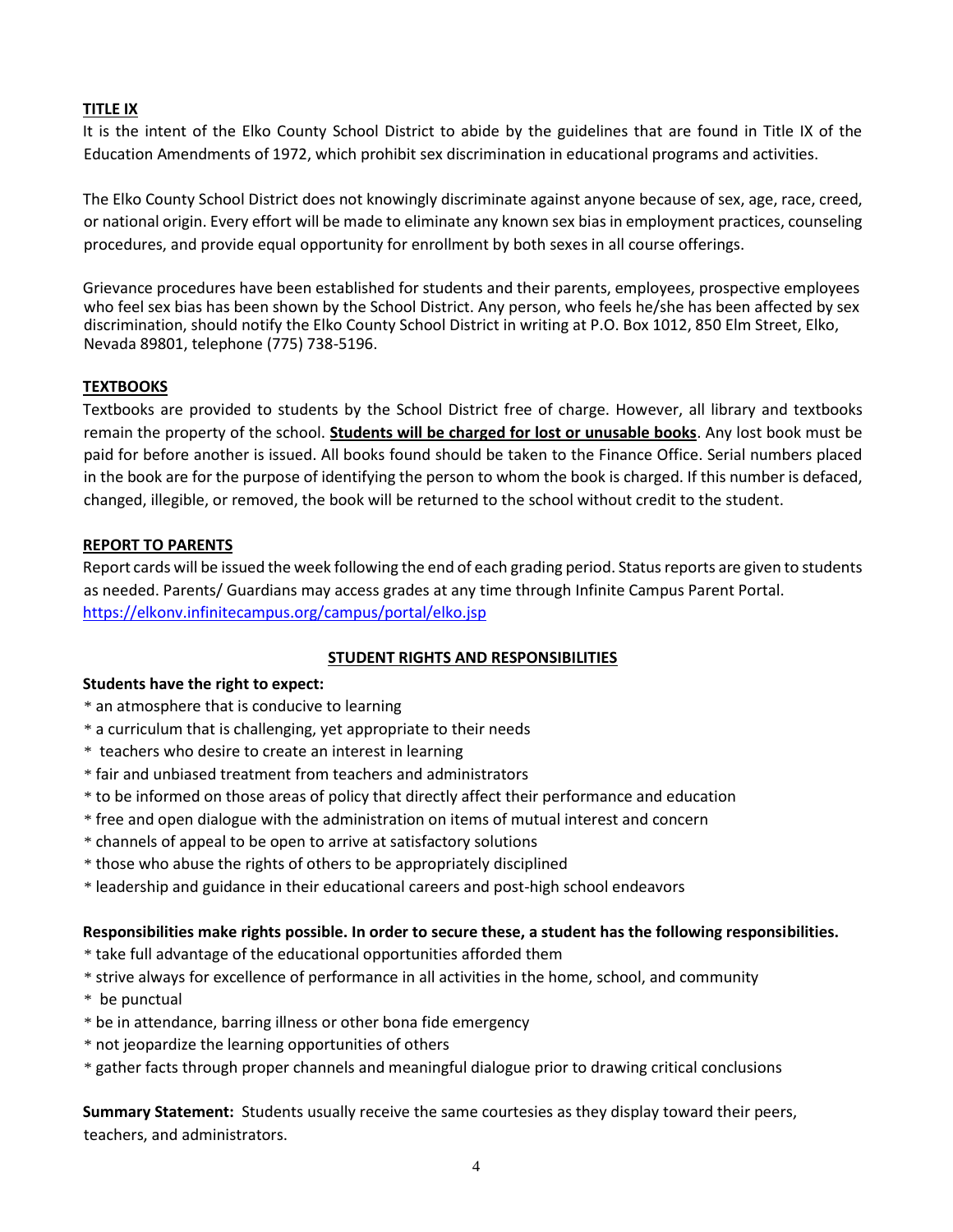## **ELKO COUNTY SCHOOL DISTRICT STUDENT DRESS CODE**

The responsibility for the appearance of the students of the Elko County School District rests with the parents and the students themselves. It is the intent of this policy to ensure a clean, safe and healthful environment in the Elko County Public Schools. When in the principal's opinion, a student's dress and grooming becomes obscene, filthy, unhealthy, and unsafe or becomes a distraction to and interferes with the educational process, disciplinary action will occur.

Owyhee Combined School has determined that bandanas, chains, and long belts are not permitted on campus at any time. Tank tops, short shorts, saggy/baggy pants, bare midriffs and clothing advertising alcohol, sex, drugs or tobacco are not allowed. Hooded sweatshirts, jackets, and coats meant for outside wear are not to be worn in the classrooms. Loose or dangling items are prohibited. **Masks must be worn at all times on campus unless eating breakfast or lunch during designated times in designated spaces.**

## **STUDENT CONDUCT AND DISCIPLINE**

A student attending elementary is expected to act appropriately. Students are expected to know that actions such as shouting, pushing, running, and blocking traffic are not acceptable. Sexual harassment shows disrespect for its victims, whether they're male or female. Sexual remarks that are uninvited, unwelcome, or unpleasant to others are considered sexual harassment. It's unfair, disrespectful, and has no place in school. A code of common courtesy should be the rule and guide at all times.

## **ELKO COUNTY SCHOOL DISTRICT DISCIPLINARY POLICY**

The administration is well aware that the vast majority of students at Owyhee Combined School want and expect an environment which is conducive to a good learning atmosphere. The majority of students accept their responsibility as demonstrated by their positive conduct and everyday interaction with students, faculty, and staff. The following policy is written for that small percentage of students who have not yet accepted responsibility for their actions. Students may be placed in On-campus Detention for infraction of attendance or conduct policies.

The principal shall have the authority to suspend, for a period not to exceed 10 days, those students who have committed one or more of the following offenses:

- 1. Malicious damage to school property.
- 2. Willful disobedience to administrators, teachers, or any other school personnel.
- 3. Possession of an intoxicating liquor, a controlled substance or counterfeit substance.
- 4. Using or being under the influence of an intoxicating liquor or controlled substance.
- 5. Hazing in connection with any school or social activity relating to school.
- 6. Impairing the health, safety, or welfare of teachers, students, or other persons.
- 7. Impertinent language toward administrators, teachers or other school personnel.
- 8. Use of obscene language or actions.
- 9. Use of tobacco on school property.
- 10. Sexual harassment of students or school personnel.
- 11. Being guilty of conduct which interferes with the maintenance of school discipline.
- 12. Being guilty of conduct which warrants the reasonable belief that disruption of school operations will likely result.
- 13. Committing any other act which is a crime under the Nevada Revised Statutes.

Nevada Revised Statute 392.466. Battery on employee of school, possession of dangerous weapon or sale or distribution of controlled substances. "...must, for the first occurrence, be suspended from that school, although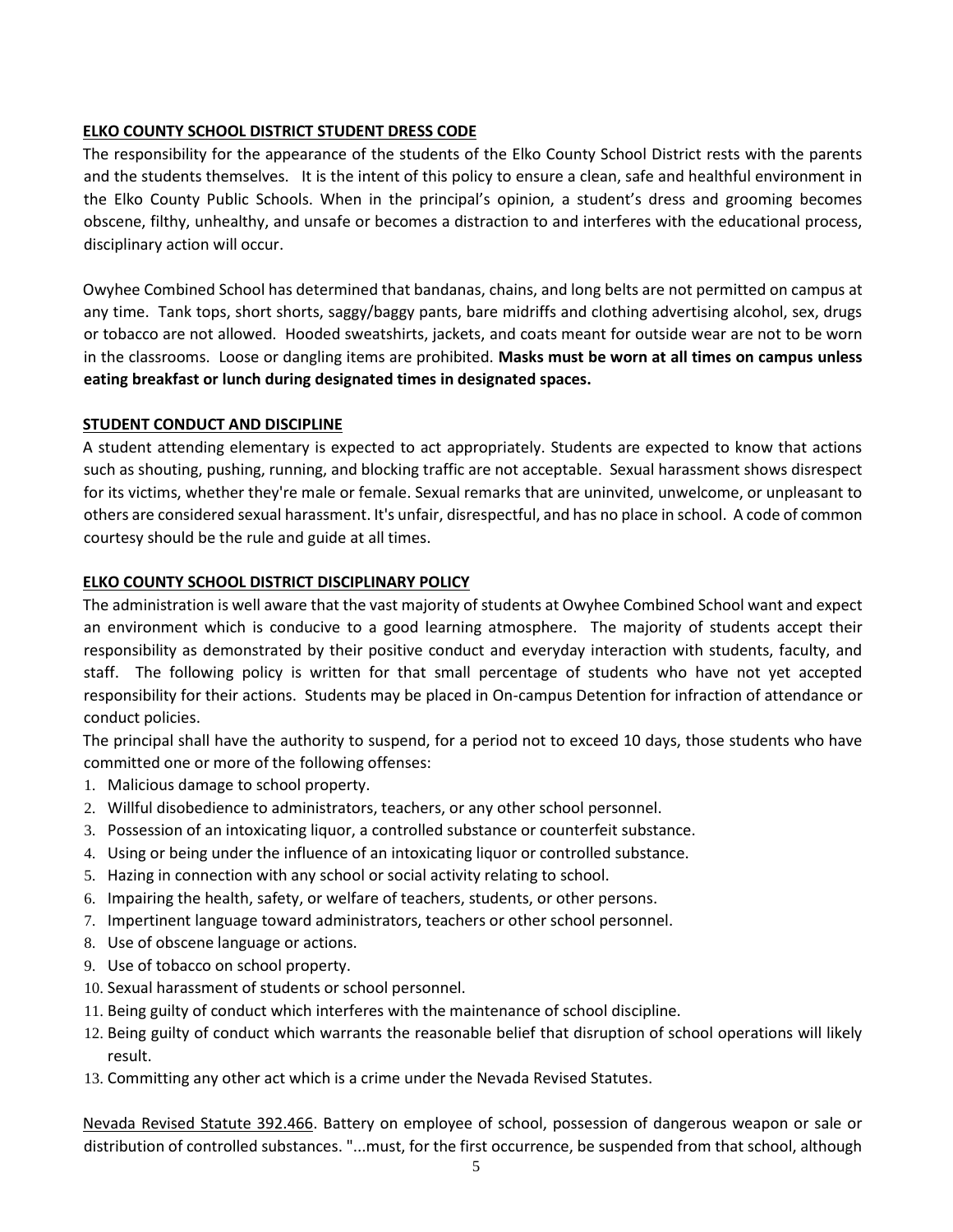he/she may be placed in another kind of school, for at least a period equal to one semester for that school..." When a student has been suspended 10 or more days, the principal may forward all relevant information, accompanied by the principal's recommendation to the Superintendent of Schools. Such recommendation may result in expulsion from school for the remainder of the school year. Parental conferences shall be an integral part of any readmission following a suspension. Every effort will be made to keep parents aware of abuses and infractions of school regulations in the hope that mutual cooperation and understanding between them and the school will prevent having to take serious disciplinary action. The goal of these rules and regulations is to create a situation where good teaching and learning can take place.

## **HABITUAL DISCIPLINE**

The principal shall deem a student a "Habitual Disciplinary Problem" if during the school year the student:

- 1. Has or has attempted to threaten or extort another student or staff member.
- 2. Has been suspended for initiating two fights.
- 3. Has five suspensions for any reason.

A Habitual Disciplinary Problem student must be suspended or expelled for at least one semester, but must receive equivalent instruction per N.R.S. 392.070.

## **BUS CONDUCT**

Each school bus passenger shall:

- 1. Be under the direct supervision and authority of the bus driver.
- 2. **Wear mask at all times on the bus.**
- 3. While riding on, entering or leaving the bus or while waiting for the bus at the bus stop, be orderly and appropriate.
- 4. Not clutter the bus with refuse of any kind.
- 5. Have written permission, approved by the principal, to leave the bus other than at the regular stop or at school.
- 6. **Sit in the seat assigned** by the bus driver or chaperone- 3 feet apart.
- 7. Cross the road after being discharged from the bus in front of the bus upon a signal from the driver.
- 8. Keep the center aisle clear at all times, especially when the bus is in motion.

9. Be at the bus stop at least five minutes, but not more than ten minutes, prior to bus arrival time- **6 feet apart.** 10. Throw no objects or mistreat property while waiting for the bus.

10. Respect the bus, other students and their property. Infractions will be reported to the principal. Damages will be paid by the offender.

The following behavior may result in permanent suspension of bus transportation privileges:

- 1. Commit or threaten to commit physical harm to driver or passengers.
- 2. Damages or destroys school property.
- 3. Absolutely refuses to obey or follow instructions.
- 4. Engages in any activity to distract driver's attention from the road. Suspension from bus transportation does not excuse the students from school attendance as required by the Compulsory Education Laws of the State of Nevada N.R.S. 392.140.

**SCHOOL ASSEMBLY** - No school assemblies will be conducted indoors until deemed safe.

Student body meetings and school assemblies are important facets of the school program. These are only as good as the students make them. Audience courtesy is very important to the general tone of the entire school. Practice good audience courtesy at all times.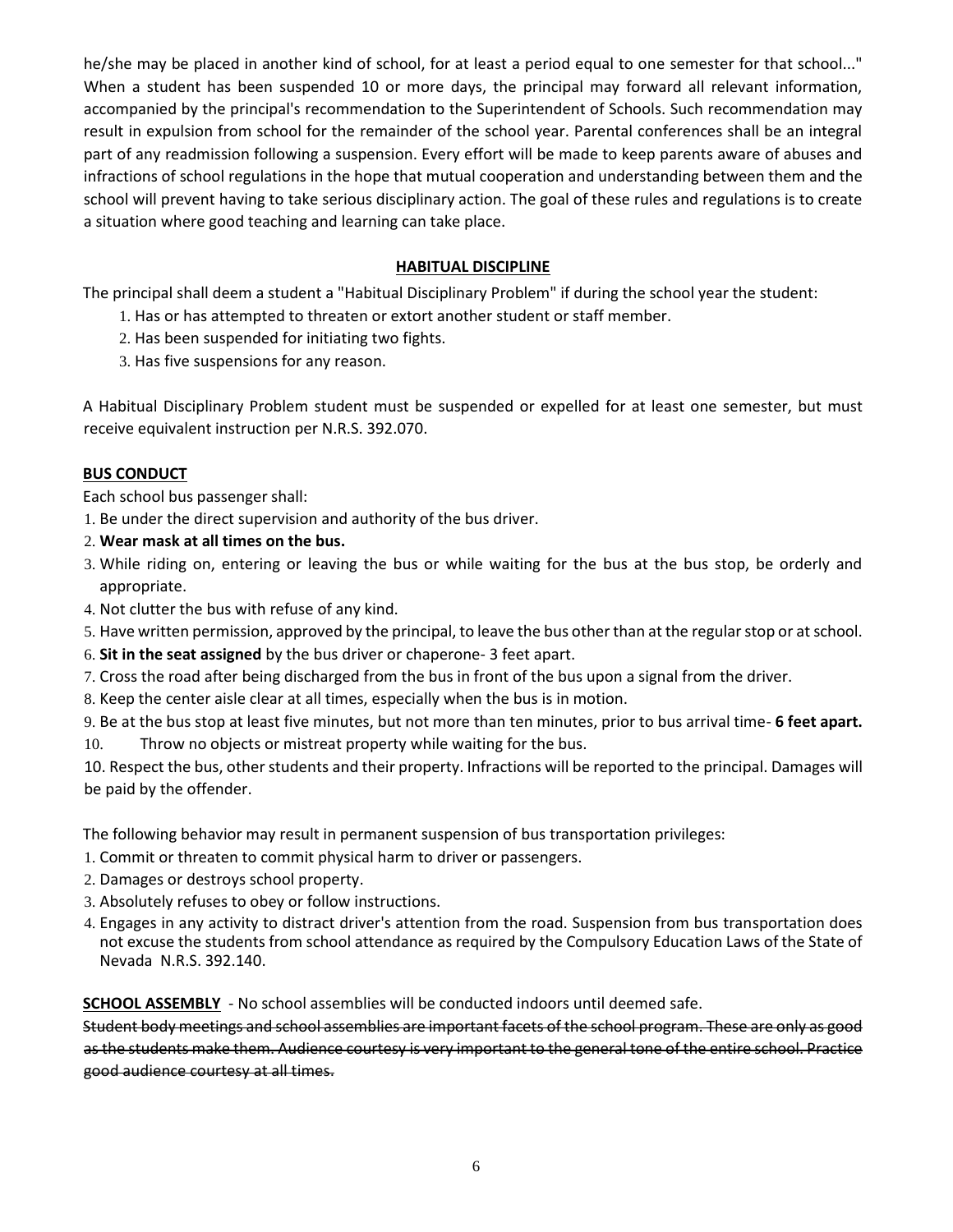#### **BULLYING – GENERAL POLICY STATEMENT**

It is the policy of the Elko County School District to maintain a learning and working environment that is free from bullying. The School District prohibits any and all forms of bullying because it violates the basic right of the students and staff to be in a safe orderly learning environment. This policy seeks to promote positive interpersonal relationships between all members of the school community. It shall be a violation of this policy for any student to bully another while attending school or school-sponsored events or riding in school transportation. School staff shall report suspected bullying behavior to school administration for investigation using appropriate district forms.

For the purposes of this policy, the term "school staff" includes board members, school employees, agents, volunteers, contractors, or other persons subject to the supervision and control of the District.

The school district will promptly and thoroughly investigate reports of bullying, whether of a physical or non-physical form. If it determines that bullying has occurred, it will act appropriately within the discipline codes of the District and will take reasonable action to end the bullying.

#### **Definition of Bullying**

Bullying is distinguishable from roughhousing or teasing in that bullying is intentionally hurtful and motivated by the desire to harm the victim.

In its legal definition and OCS purposes, bullying consists of repeated systematic abuse and harassment of a person or persons by another in which the victim does not foresee the actions to cease without intervention.

#### **HABITUAL TRUANCY**

Notice is hereby given that under Nevada Revised Statute 362.224, the penalty imposed for habitual truancy (first time offense) is a fine of \$100; and, if the student is 14 years or older, the court can order the suspension of the child's drivers license for 30 days. The second or any subsequent time the child is found to be a habitual truant; the penalty is a \$200 fine, performance of not more than 10 hours of community service, and suspension of the child's driver's license for 60 days. A pupil shall be deemed a truant if he or she is absent from school without the approval of the principal of the school which the pupil attends. A pupil who has been declared truant three or more times within one school year must be declared a habitual truant. After a pupil is deemed a habitual truant, the school will issue a citation to the pupil and the parent or guardian which will direct the pupil to appear in Juvenile Court for adjudication.

## **TARDINESS**

A little late is too late. All tardiness will be considered "unexcused" unless extenuating circumstances warrant otherwise and are approved by the classroom teacher or Attendance Office.

Students have three (3) minutes between classes. Students are to be seated in the classroom when the bell rings or they are tardy.

#### **Procedure for tardies:**

1.Less than 10 minutes - Report directly to assigned class with a minimum of disturbance. Teacher will determine validity of tardy.

2.Later than 10 minutes - Truant, unless written excuse is accepted (all written excuses must be submitted to the office by 3:30 each day).

3.Penalties: After three (3) and multiples thereof, morning detention or Saturday detention will be assigned. At (9) tardies a parent conference will be scheduled to establish a behavior plan to correct the problem.

## **PASSES**

Students are not to leave the Owyhee Combined School campus during school hours without permission. A student may be considered truant for non-compliance with pass guidelines.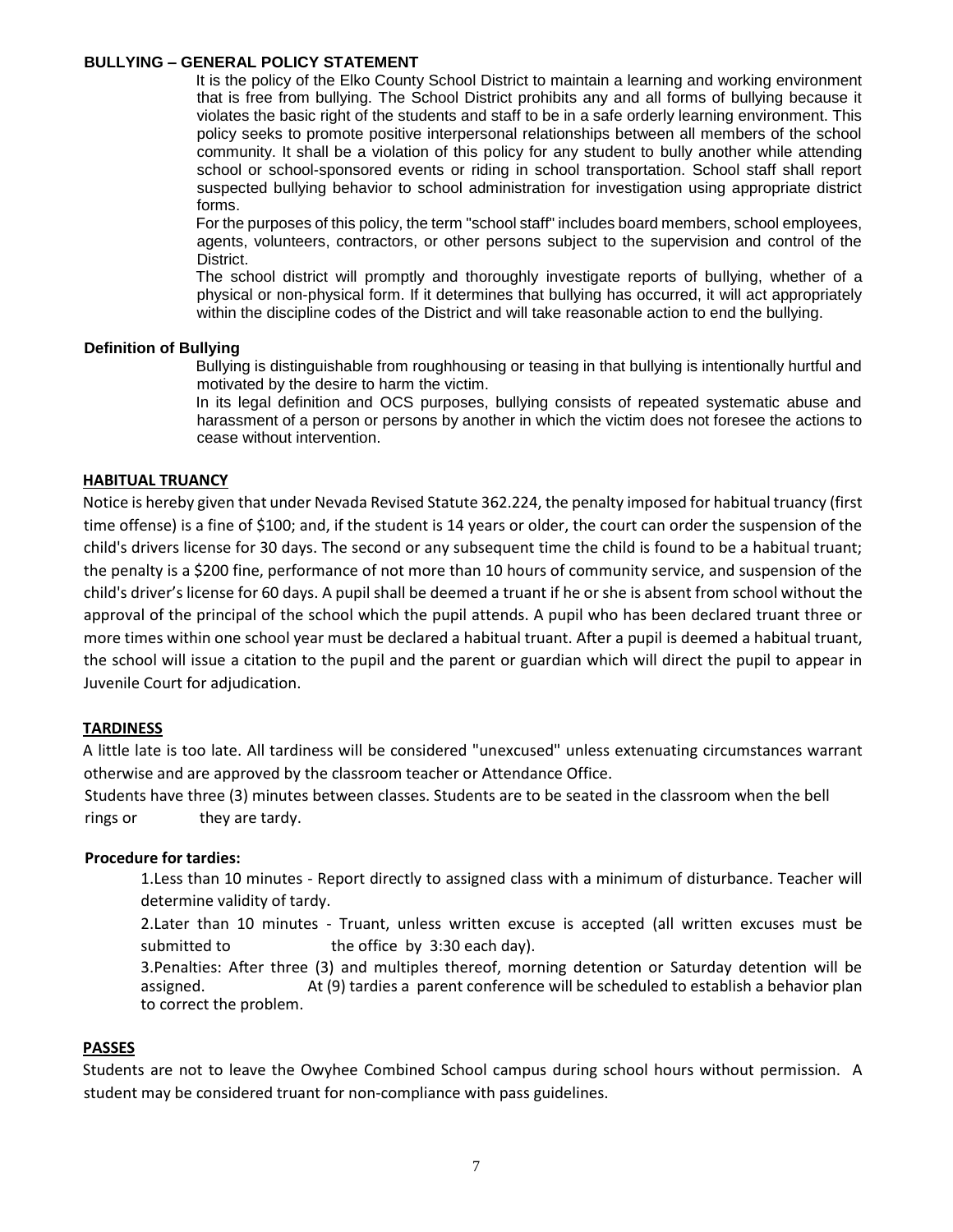Students must have a **pass** to be out of class. Students are to go directly to the designated destination and return to class promptly. Students are to be under direct supervision of a staff member at all times in a computer lab. Abuse of pass system in any way may result in loss of privileges.

## **MAKE-UP WORK**

Make-up work after being absent is the sole responsibility of the student.

Two days will be allowed for each day of school missed. Work not made up in two days will be counted as "zero." Make-up work for detention and suspension is required. "Incompletes" will be given only in cases when enough time does not warrant a grade as a result of student's absence. Otherwise, work not made up will be given no credit. "Incompletes" not made up before the next grading period will automatically become failures. "Incompletes" make a student ineligible for honor roll consideration and become failures.

## **ELECTRONIC DEVICES**

All **Non-ECSD electronic devices** (CD players, headphones, pagers, IPods, MP3 players, cell phones, etc.) are prohibited. If brought to school, the item will be confiscated and turned into the office and will be returned the last day of school. **Chromebooks must be carried by each student to school and home daily.**

#### **STUDENT APPEAL PROCEDURE**

The constitutional rights of students assure the protection of the due process of law; therefore, this system of procedures is developed for use in classes where extended suspension or expulsion of the student is contemplated.

#### **FEES**

#### **STUDENT INSURANCE**

Accident insurance is available to all pupils of the Elko County School District, and all are urged to avail themselves of the opportunity to participate. This is optional, providing the parents sign a "Request for Injury Plan Exemption." The School District has no liability for accidental injury.

## **HOT LUNCH and BREAKFAST PROGRAM**

School lunch and breakfast is available to Owyhee Combined School students free of charge. All students must eat in designated areas with their class groups. Masks must be worn during pick up procedures until eating.

#### **GENERAL INFORMATION**

## **WITHDRAWAL FROM SCHOOL**

To withdraw from Owyhee Combined Schools a student must complete all of the appropriate paperwork, return textbooks, ECSD electronic devices, and pay all fines/ fees.

## **FEES TO BE PAID BY THE STUDENT**

When a student moves, or checks out of Owyhee Combined School for any other reason, the student must pay any fines and/or collect any refunds at the Finance Office.